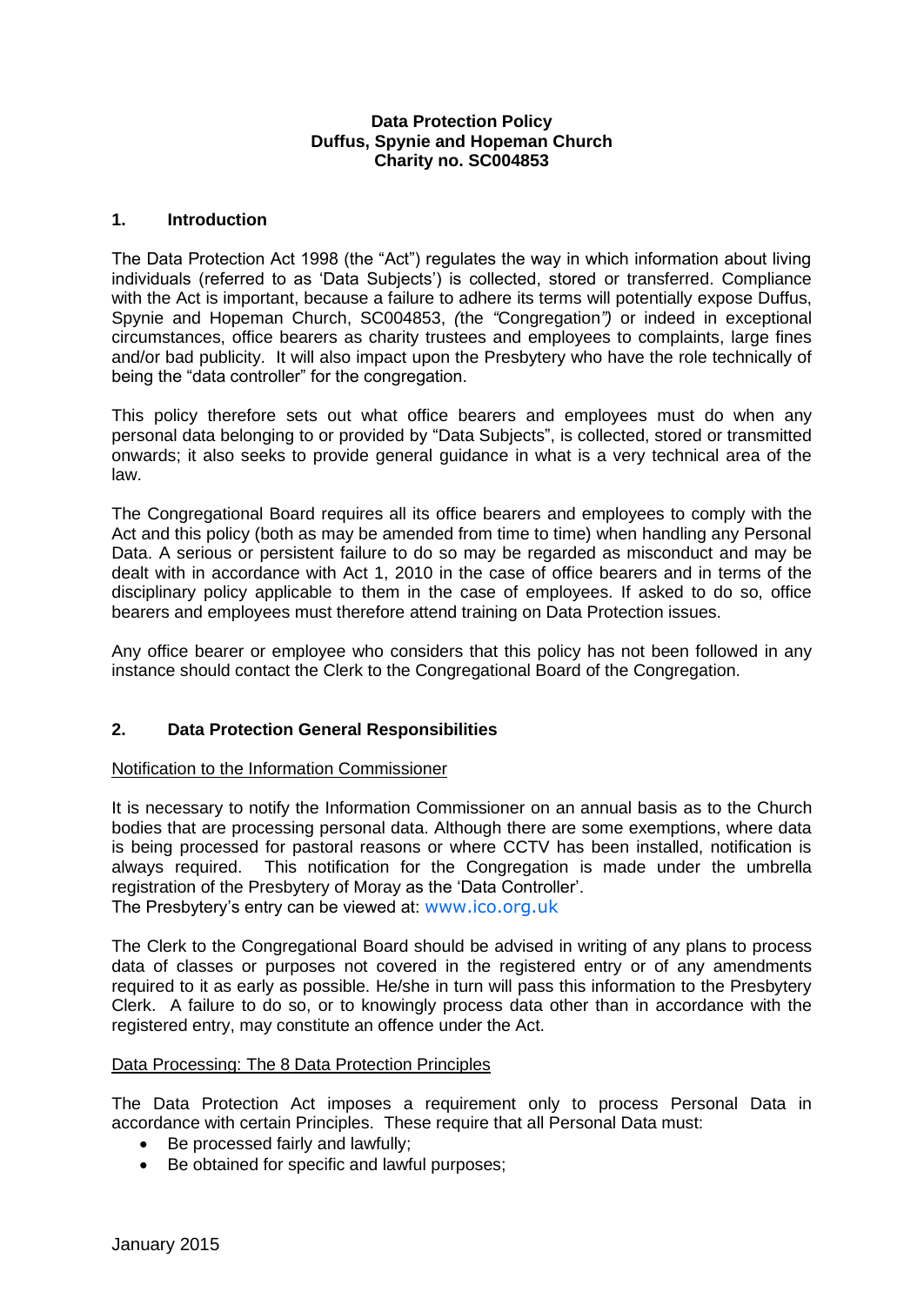- Be kept accurate and up to date;
- Be adequate, relevant and not excessive in relation to the purpose for which it is used;
- Not be kept for longer than is necessary for the purpose for which it is used;
- Be processed in accordance with the rights of Data Subiects:
- Be kept secure to prevent unauthorised processing and accidental loss, damage or destruction; and
- Not be transferred to any country outside the EEA (unless an exception applies).

### Personal Data: Definition

Personal Data is data which relates to a living individual who can be identified from:

- that data; or
- from that data and other information which is in the possession of, or is likely to come into the possession of, the Data Controller; which
- is in electronic form or held manually in a relevant filing system.

This definition also includes any expression of opinion about the individual Data Subject and any indication of the intentions of the Data Controller or any other person in respect of the Data Subject.

Personal Data may either be held electronically or in paper records.

#### Sensitive Personal Data: Definition

Sensitive Personal Data is Personal Data about an individual's racial or ethnic origin, political opinions, religious beliefs, trade union membership, physical or mental health, details of the commission or alleged commission of any offence and any court proceedings relating to the commission of an offence.

Sensitive Personal Data can only be processed under strict conditions including the express permission of the person concerned, unless a specific exemption applies. As a result, generally, if sensitive Personal Data is collected, appropriate steps will need to be taken to ensure that explicit consent from the person concerned has been given to hold, use and retain this information.

A significant amount of Personal Data held by a Church of Scotland congregation will be Sensitive Personal Data as it could be indicative of a person's religious beliefs. Office bearers and employees are therefore urged to be extra vigilant when dealing with any Personal Data.

### Transfer of Personal Data outside European Economic Area ("EEA")

The transfer of Personal Data to any country or location outside of the EEA is a breach of the Act unless:

- the data protection arrangements in the destination country have been approved by the EU Commission; or
- the recipient is a signatory to an EU approved data protection regime; or
- the recipient is bound by a contract that ensures that the data concerned will be adequately protected.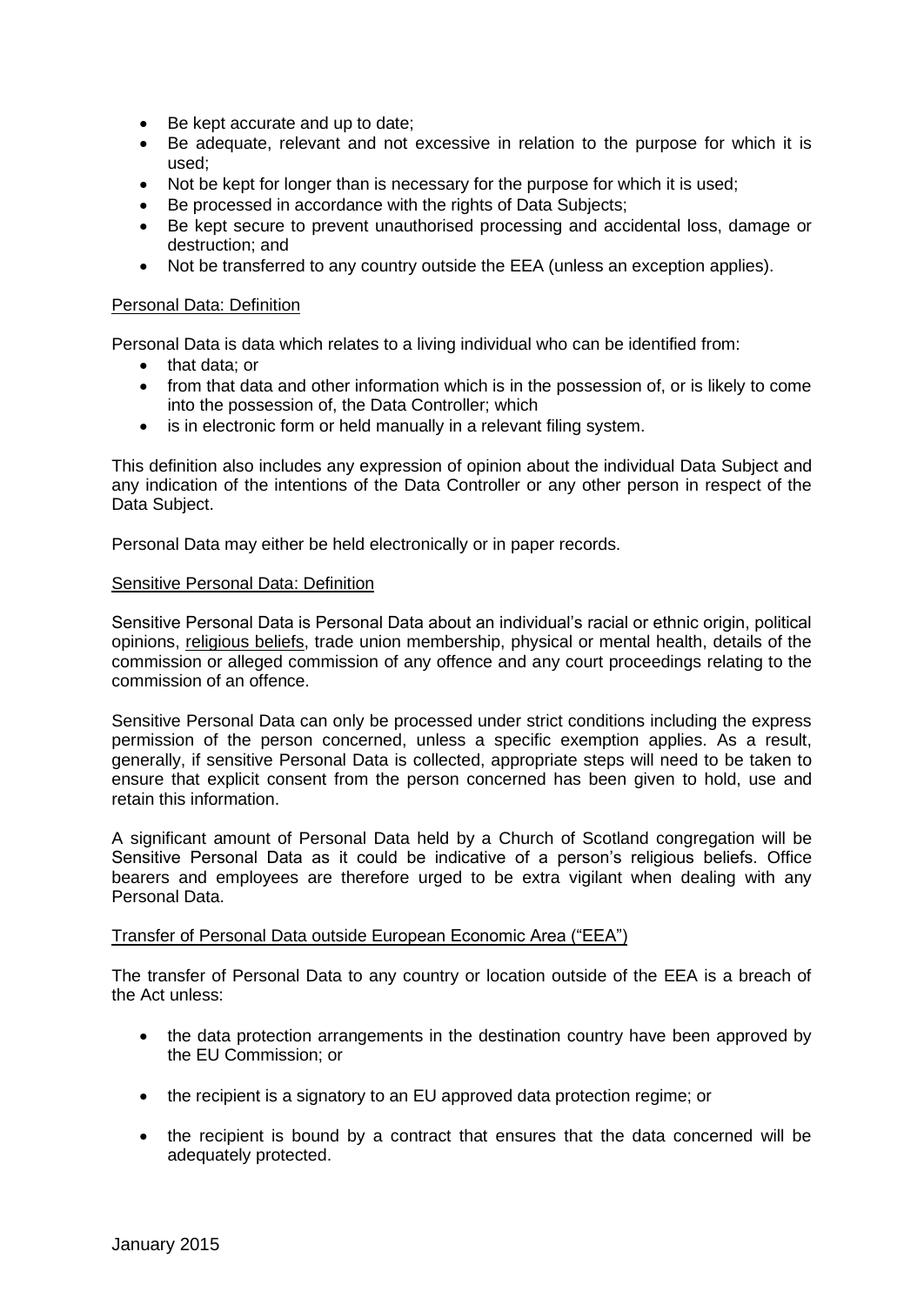Given the links that the Church of Scotland maintains with other countries around the world, some Personal Data may fall into this category. Therefore, prior to transferring data outside the EEA or giving anyone outside the EEA access to personal data you must contact the Clerk to the Congregational Board, who will check the position with the Law Department of the Church of Scotland, if required.

### Type of Personal Data

The type of data processed by the Congregation, its office bearers and employees is likely to fall into one of the following categories:

- Personal Data about office bearers, members and parishioners as Data Subjects; or
- Personal Data relating to employees as Data Subjects.

## **3. Personal Data about Members and Trustees**

When an individual provides you with their contact details which it is intended be recorded for future use in connection with the work of the congregation, we must hold, process and use that Data Subject's Personal Data in accordance with this policy and the 8 Data Protection Principles. In order to put the principles into practice the office bearer concerned must also be aware of the type of information which is being collected, held or processed and therefore take into account the definitions of Personal Data and Sensitive Personal Data above.

### Data must be obtained for a specific use and be kept accurate and up to date

People must be informed that we hold their Personal Data, why we hold it and what we will use it for. Where possible, when obtaining new contact information or other Personal Data or communicating with a contact for the first time, the relevant office bearer should:

- Refer them to our Privacy Policy, which is displayed in each church building and on the congregation's website [www.duffusparish.co.uk](http://www.duffusparish.co.uk/)
- If this is not possible, the next communication to the Data Subject concerned should include a paragraph in relation to contact details; and
- A check should be made to see if the Congregation's database already holds that person's details and, if so, whether these are up to date. As appropriate, the details should then be recorded/updated and the Data Subject advised that their details are recorded for the Congregation's use. If the use is not going to be for the purposes given in the Privacy Policy, the office bearer should explain what the use is likely to be. If in doubt about the use of the Personal Data this should be discussed with the Clerk to the Congregational Board who may check the position with the Church of Scotland Law Department, if required.

### Data must be held for no longer than necessary

Employees must monitor their own individual contacts (e.g. in Outlook and/or other databases) and update or remove details where appropriate. If the responsible office bearer notices that the database is out of date, he/she should ensure that this is updated immediately.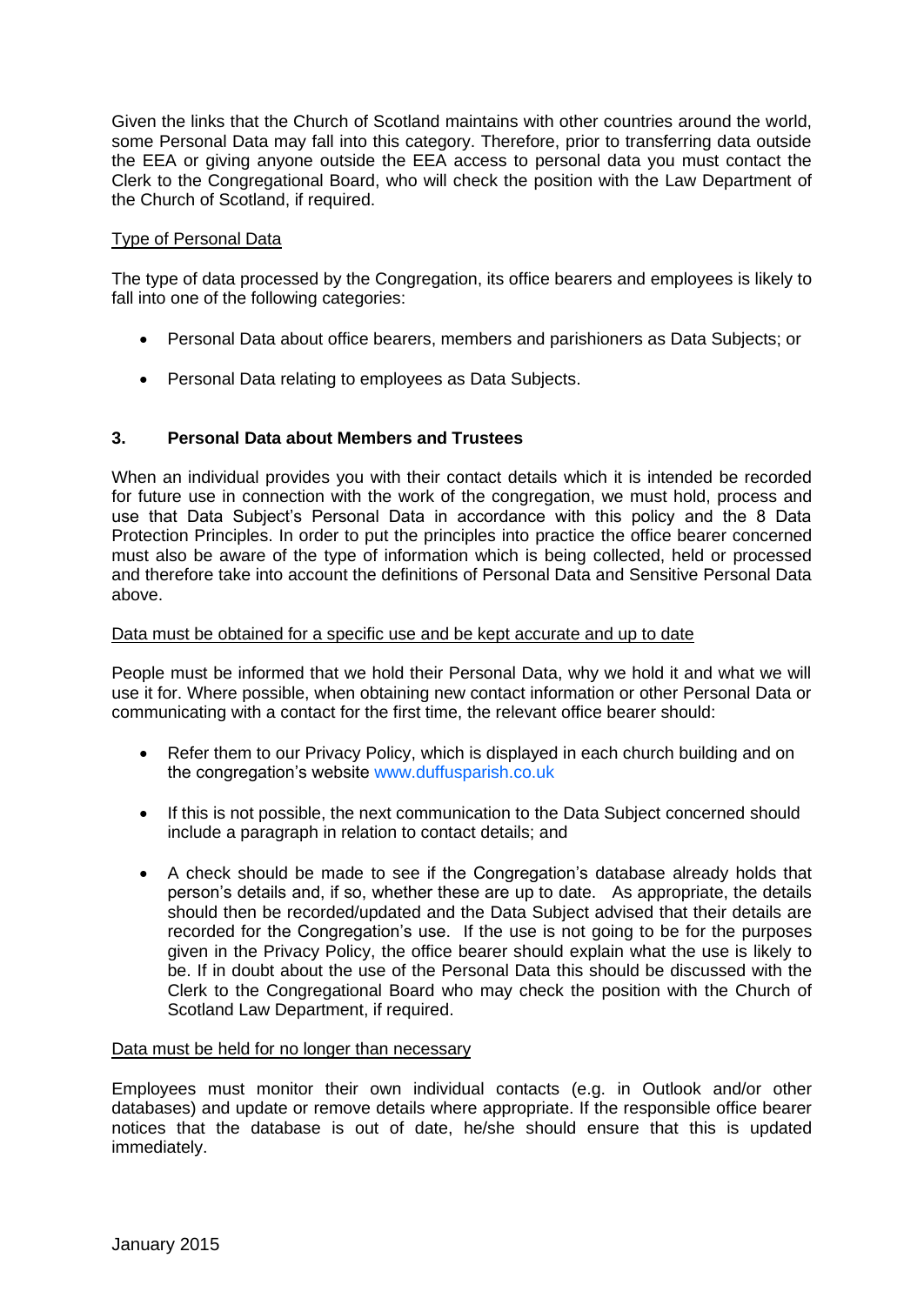If a Data Subject specifies that they do not wish you to use a particular form of contact with them or indeed that there is to be no contact with them at all, then the instruction must be complied with this at once and all databases updated.

### **Disclosures**

Personal Data must only be disclosed to those organisations and individuals who the Data Subject has consented may receive his or her data, or to organisations that have a legal right to receive the data without consent being given. Care must therefore be taken to ensure that Personal Data such as the names, addresses and telephone numbers of members are not disclosed either over the phone or in writing to non-Church personnel, without such consent being in place. Care should be taken with records such as the Baptismal Register so that only the entry relating to the person concerned is exhibited to him/her and not also those of others who may still be alive.

### Information Security

At minimum:

- Electronic data must be protected by standard password procedures with the 'computer lock' facility in place when office bearers or employees are away from the desk/workstation where information is held; Computer workstations in administrative areas in church premises should be positioned so that they are not visible to casual observers;
- Personal data stored in manual form e.g. in files should be held where it is not readily accessible to those who do not have a legitimate reason to see it and (especially for sensitive personal data) should be in lockable storage, where appropriate;
- All ordered manual files and databases should be kept up to date and should have an archiving policy. Data no longer required must be regularly purged;
- If data is to be transferred through memory sticks, CD-ROMs or similar electronic formats then the secure handling of these devices must be ensured. No such device should be sent through the open post – a secure courier service must always be used. The recipient should be clearly stated. If data is sent via a courier the intended recipient must be made aware when to expect the data. The recipient must confirm safe receipt as soon as the data arrives. The sender is responsible for ensuring that the confirmation is received, and liaising with the courier service if there is any delay in the receipt of the data.
- Laptops and USB drives should have appropriate security and 'encryption'.
- Personal data must not be transmitted to an office bearer's home Personal Computer without appropriate assurances from him/her that the foregoing safeguards will be put in place.

### Action to be taken if data goes missing

The Presbytery Clerk as Data Protection Compliance Officer must be informed immediately if any confidential or sensitive data goes missing. An immediate investigation will be launched by the Congregational Board. Depending on the circumstances, consideration will also be given to making a report to the Information Commissioner.

### Negligent transfer of data

If an office bearer or employee has been negligent in transferring sensitive and confidential personal data this will be conduct which may result in disciplinary action having to be taken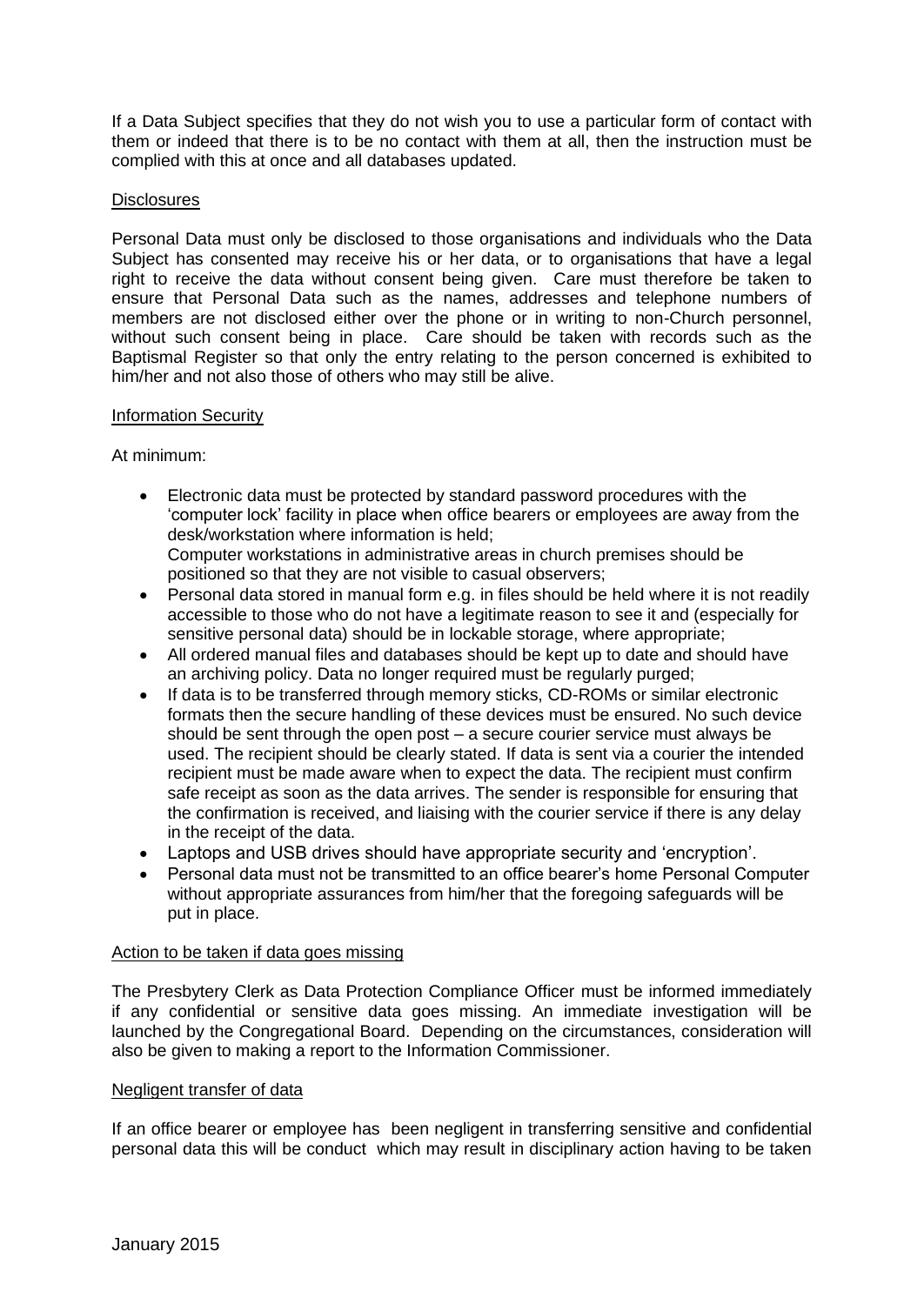and indeed in the case of an employee could be considered to be gross misconduct, which could result in summary dismissal. This is particularly likely to be the outcome if:

- The employee did not encrypt (or store in an encrypted format), compress and password protect the data;
- The employee transferred the data in manual form without using secure means to do so or
- The employee transferred the data without seeking the appropriate approvals

#### Subject Access

Upon receipt of a written request from a data subject to see any personal data held which relates to them, contact should be made immediately with the Presbytery Clerk who will make arrangements for a response to be made within the statutory 40 day deadline.

### **4. Personal Data about Employees**

Good employment practice dictates that the Congregational Board as an employer will need to keep information for purposes connected with an employee's employment during employment and for as long a period as is necessary following the termination of that employment.

The data recorded may include:

- information gathered about an employee and any references obtained during recruitment;
- details of terms of employment;
- salary and payroll information, tax, National Insurance information and pension details;
- appraisal information and performance management;
- details of grade and job duties and promotion/career development:
- health records:
- absence records, including holiday records and self-certification forms;
- details of any disciplinary investigations, warnings and proceedings and grievances;
- training and development records:
- contact names and addresses and next of kin information;
- all core and flexible benefits:
- correspondence with the Church as Employer and other information provided to the Employer.

The Congregational Board values the privacy of its staff and is aware of the responsibilities under the Act. The Congregational Board shall therefore process any personal information relating to staff fairly and lawfully and shall endeavour to comply with the Information Commissioner's code of practice on the use of Personal Data in employer/employee relationships.

The information held will be for the Congregational Board management and administrative use only, but from time to time, the Congregational Board may need to disclose some information held about employees to relevant third parties or to another Organisation, solely for purposes connected with an employee's career or the management of the organisation.